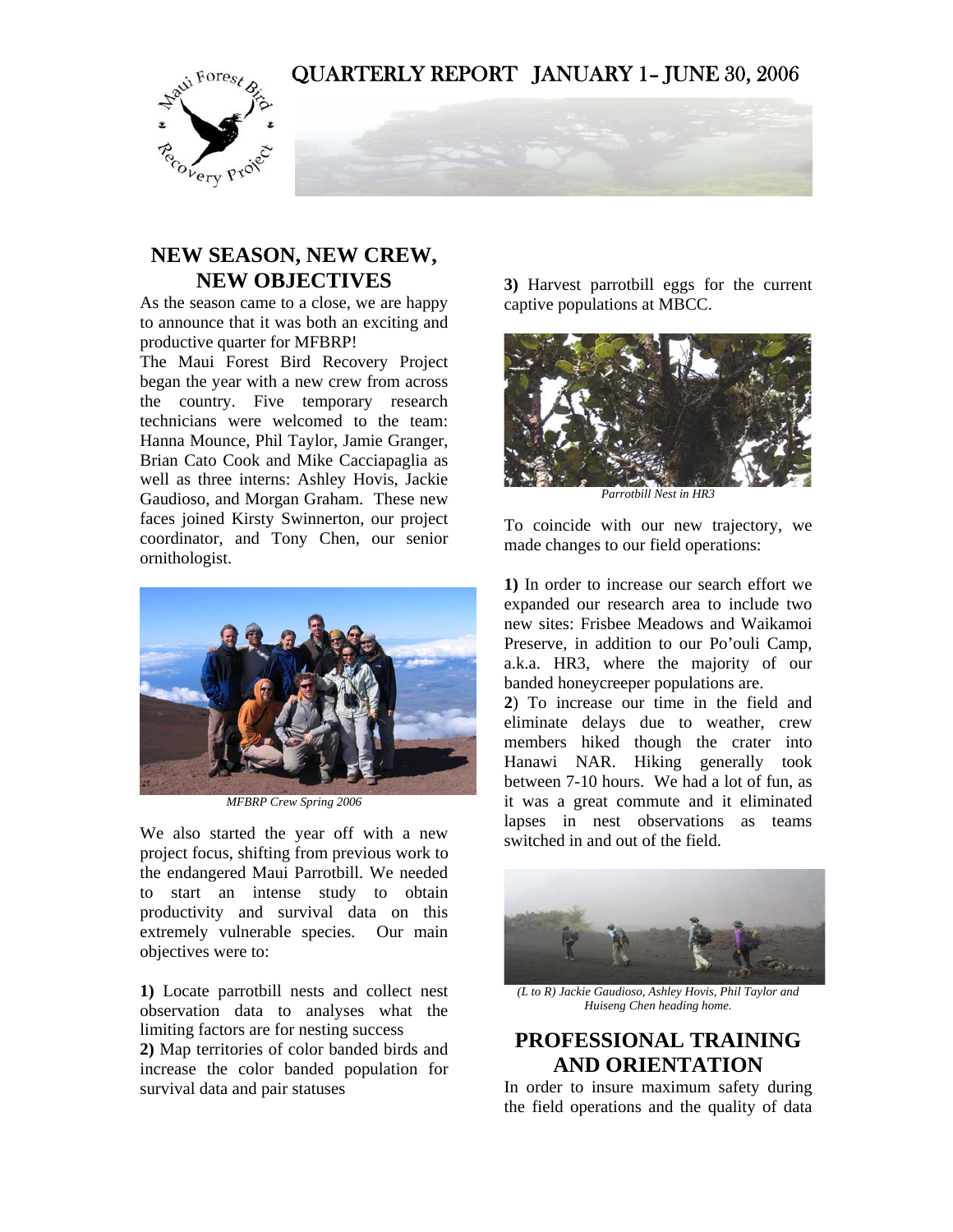collection, all MFBRP staffs received preseason training and orientation in January. These trainings included B-3 Basic Aviation Safety training and Basic Tree Climbing Course (two days course by Tree Climbing International instructor). We wanted to be able to access nests in 'ohia trees in the safest and most unobtrusive methods possible. Besides these trainings, our team visited Haleakala National Park to learn the dos and don'ts hiking across the park with our new plans. After a four day field orientation we were ready to head out and find some parrotbill!

#### **FRISBEE MEADOWS**

A team of two researchers operated out of Frisbee Camp, a site which had not been used since USGS ended their parrotbill research there in 1997. This site was located SE of our past work sites at 6000-7000 ft in elevation. Based on the past parrotbill studies done by Thane Pratt and USGS, we were anticipating this to be a very active location during the breeding season. Parrotbill density was predicted to be very high in this area and we spent a total of 95 person-days there to set-up a camp and search for parrotbill and other honeycreeper activity.

Throughout the breeding season we had many parrotbill detections, especially of males birds singing and announcing their territories. Unfortunately, we were unable to get an idea of what areas within the grid seemed to be most active as this site is very large with extremely treacherous terrain. The lower areas at  $~6000$  ft. are where we observed the greatest amount of parrotbill activity. We are looking forward to focusing more efforts on this lower section of the grid in the next upcoming breeding season.



*Frisbee Camp, as seen from the Park Fence.* 

#### **WAIKAMOI PRESERVE**

During January – April 2006 in the Waikamoi Preserve maintained a goal of resighting and nest searching with the prospective of the preserve being a new egg harvesting sight, in order to increase genetic variability in the captive population. We also surveyed for Crested Honeycreepers in the area, which seemed to be abundant along all trails, with a higher concentration in some areas. Other duties included clearing trails and setting up stations every fifty meters in order to construct a GIS map of the preserve, complete with plotted sightings for future surveyors.



*Forest between Waikimoi and HR3* 

A camp was set up at Ko'olau Gap for a two person team which operated a five day work schedule, hiking in and out through Hosmer Grove. Due to extremely poor weather, only two field sessions were conducted using the camp. All other work was done on a day trip basis. Due to low parrotbill densities, poor weather and assistance needed at other MFBRP sights, and after TNC started their invasive species control in March, the Waikamoi Preserve sight was only surveyed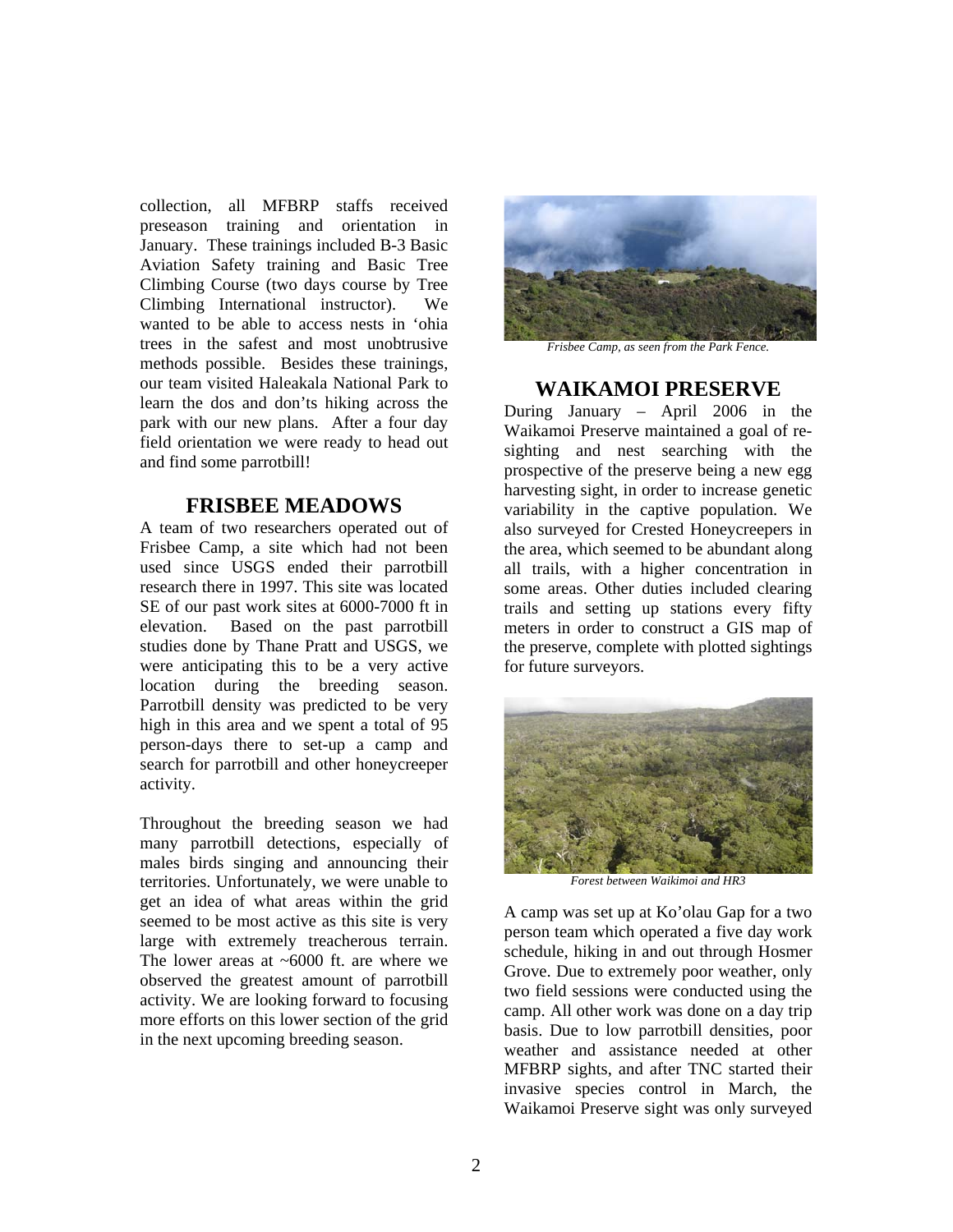on occasional day trips for the remainder of the season spending a total of 16 persondays in the Waikamoi reserve. During this short period, we were able to reopen the main trails and detect some parrotbill and even found one breeding pair, although no nest was located. We were not able to harvest any eggs from this area but our findings in Waikamoi confirmed this area to be the eastern most boundary of the current parrotbill range.

After we pulled out our team from Waikamoi, the team was moved to Grassland (Baker) Camp to search for parrotbill and obtain resights on other honeycreepers in HR1.

### **GRASSLAND CAMP (HR1)**

After moving to Grassland Camp, three team members were stationed at the camp from April to May, 53 person-days.

The Maui Forest Bird Project had operated extensive banding operations in this area in the past and hoped to resight parrotbill and other honeycreepers. In the end we were only able to discover two unbanded parrotbill, who were seen twice in upper edge of this area and only a few other banded individuals. We need further investigation to determine what happened to the local parrotbill population in this area.

### **PO'OULI CAMP (HR3)**

This site had the most constant efforts this year with two teams of researchers switching out in order to have someone in this field site every day. This was particularly important for nest observations.

During the season, we were able to locate several parrotbill pairs who were banded from previous seasons. One of these pairs has been successfully breeding for at least three years now and another banded female showed up with a new male whom replaced her previous mate. Three out of four of our active breeding pairs in this area had at least one of the adults color banded from previous seasons which was particularly useful for us.

Working towards our main goals, MFBRP researchers found three parrotbill nests and four family groups in total. Two of these nests were active with small chicks when we found them and one was located in a tree where the chick had already fledged from and we were able to locate the nest in the first couple of days after the chick had fledged. We collected a lot of data from nest observations and parental care. During these observations we witnessed one nest failure. One team member observed a pueo predate the second parrotbill nest, the first confirmed observation of this. It was an unfortunate loss but a great observation.

Even with the one loss, overall breeding success in the site was much higher than last season. There were at least 3 fledged juveniles that were in good health traveling around with their parents when we left for the season. We were able to capture one of these juveniles and attach color-bands, as well as recapture two of the already banded adult females and take new measurements and plumage data.



*Female breeding Maui Parrotbill* 

In addition to the nest observations and banding efforts, we mapped home ranges for three breeding pairs and observed a couple of banded parrotbill that moved through the